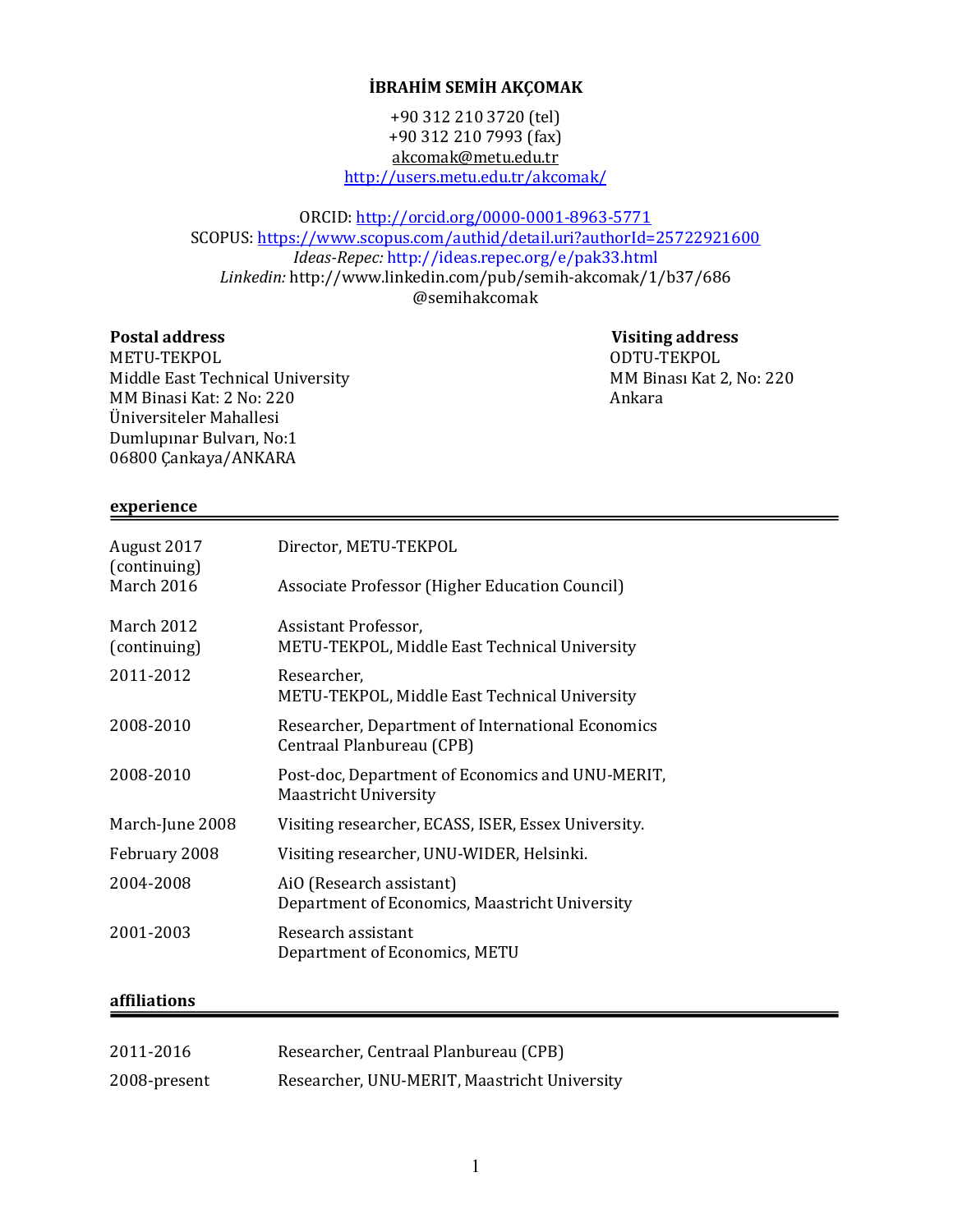# **A. in refereed journals**

**A1.** Erdil, E. Akçomak, İ.S., Çetinkaya, U. (2021), Is There Knowledge Convergence Among European Regions? Evidence from the European Union Framework Programmes, Journal of the Knowledge Economy, early access.

A2. Özkaragöz Doğan, E., Uygun, Z. and Akçomak, I.S. (2020), Can science diplomacy address the global climate change challenge? *Environmental Policy and Governance*, 31(1), 31-45. https://doi.org/10.1002/eet.1911

A3. Akçomak, I.S., Müller-Zick, Hanna (2018), Trust and inventive activity in Europe: Causal, spatial and non-linear forces, *Annals of Regional Science*, 60, 529-568.

A3. Akçomak, I.S., Kok, S. and Rojas-Romagosa, H. (2016), Technology, offshoring and the taskcontent of occupations: Evidence from the United Kingdom, *International Labour Review*, 155(2), 201-230.

A5. Akçomak, I.S., Webbink, D. and ter Weel, B., (2016) Why did the Netherlands Develop so Early? The legacy of the Brethren of the Common Life, *Economic Journal*, 126(593), 821-860.

**A6.** Akçomak, I.S. and Gürcihan, B. (2013) "Türkiye işgücü piyasasında mesleklerin önemi: İşgücü ve ücret kutuplasması", *İktisat, İsletme ve Finans*, 28 (333), 9-42.

**A7.** Akçomak, I. S. and ter Weel, B. (2012) "The impact of social capital on crime: Evidence from the Netherlands" *Regional Science and Urban Economics,* 42 (1), 323-340.

A8. Akçomak, I. S., Borghans, Lex and ter Weel, B. (2011) "Measuring and interpreting trends in the division of labour in the Netherlands", *De Economist*, 159 (4), 435-482.

A9. Akcomak, I. S. and ter Weel, B. (2009) "Social Capital, Innovation and Growth: Evidence from Europe", *European Economic Review*, 53 (5), 544-567.

**B1.** Akçomak, I. S. and Kasnakoğlu, Z. (2003) "The Determinants of Earnings Differentials in Ankara and İstanbul", *METU Studies in Development*, 30, 1, 1-17.

**C1**. Akçomak, İ.S. (2019), Creating Cities, Book Review, Regional Studies

**C2**. Akcomak, I. S. (2011) "Social capital of social capital researchers", *Review of Economics and Institutions, 2* (2). 

### **book chapters**

**D1.** Akcomak, I.S. And Bürken, S. (2020), Middle-Technology Trap: The case of Automotive Industry in Turkey, in Ferreira, J. J., Teixeira, S.J., Rammal, H.G. (eds). *Technological Innovation and International Competitiveness for Business Growth, Palgrave, pp. 263-306.* https://doi.org/10.1007/978-3-030-51995-7\_11.

**D2.** Akcomak, I. S. (2011) Incubators as tool for entrepreneurship promotion in developing countries, in Naude, W., Szirmai, E. Goedhuys, M. (eds). *Entrepreneurship, Innovation and Economic Development*, Oxford: Oxford University Press, pp.228-264.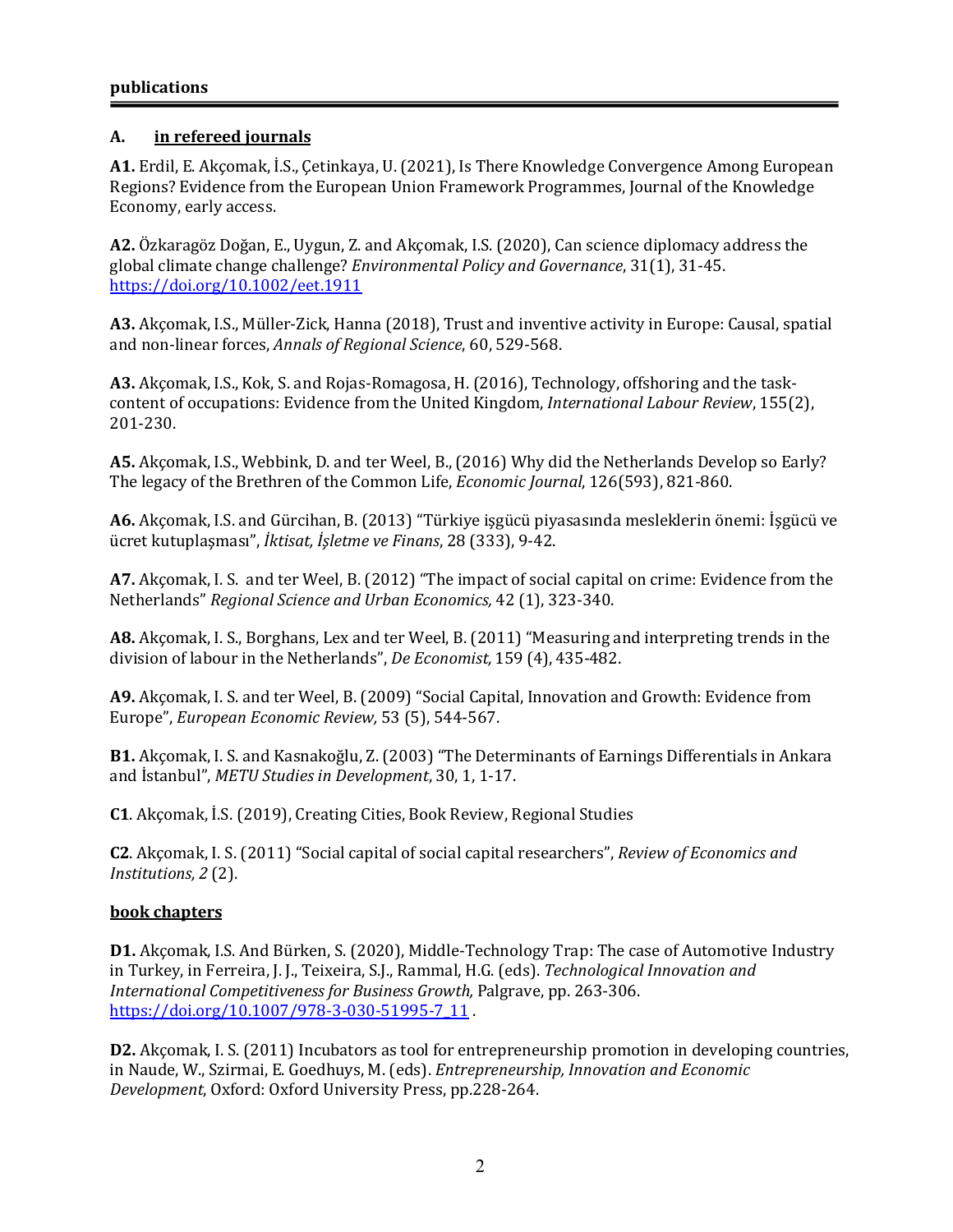**D3**. Akcomak, I. S. and ter Weel, B. (2008) "How do social capital and government support affect innovation and growth? Evidence from the EU regional support programmes", in C. Nauwelaers and R. Wintjes (eds.), *Innovation policy in Europe*, Edward Elgar: Cheltenham, pp. 106-136.

**E1.** Akçomak, I.S. And Erdil, E. (2021) Economic Drivers as Anchors of EU-Turkey Relations: Trade, Finance and Knowledge, in Saatçioğlu, B. and Tekin, F. (eds) The Future of EU-Turkey Relations, forthcoming, NOMOS, Baden-Baden, pp.121-144.

**E2**. Akçomak, I.S., Akdeve, E. and Findik, D., (2016) How do ICT firms in Turkey manage innovation? Diversity in expertise versus diversity in markets, *The World Scientific Reference on Globalisation* in *Euroasia and the Pacific Rim. Volume II: Innovation*, Dyker, D. and Dai, X. (eds), Vol 2, Chapter 9, Imperial College Press, pp. 155-172.

**F1.** Akcomak, I. S. and Taymaz, E. (2007) "Assessing the Effectiveness of Incubators: The case of Turkey", Venkata Ramani, V. and Bala Krishna, A. V. (eds.), *Business Incubation: An Introduction*, Icfai Books, Icfai University Press: Hyderabad, pp. 234-265.

### **working papers (not published or under review)**

Beyhan, B., Çetindamar, D. and Akçomak, I.S., (2020) How accelerators legitimate themselves as new intermediary organizations: Institutional entrepreneur practice and strategies in an emerging entrepreneurship ecosystem, UNDER REVIEW.

Akçomak, I.S., Barut, M.G. and Topal, Ç., (2020) Explaining Incremental Innovation in Family Firms in Turkey: Intergenerational Succession Process as Institutional Work of Maintenance, UNDER REVIEW.

Akcomak, I.S., Garcia, A. and Santiago-Rodriguez, F. (2015) UNU-MERIT at 25 years: How doctoral training at UNU-MERIT contributes to the community of scholars in the economics of innovation?, UNU-MERIT WP No: 2015-06.

Groot, S., Akçomak, I.S., de Groot, H.L.F. (2013), Estimating the impact of trade, offshoring and multinationals on job loss and job finding, CPB Discussion Paper No: 252.

Akcomak, I. S. and Stoneman, P. (2010), How novel is social capital? Three cases from the British history that reflect social capital, *UNU-MERIT Working Paper No: 2010-015* 

Akcomak, I. S. and Parto, S. (2006) "How 'black' is the black sheep compared to all others: Turkey and the EU", *UNU-MERIT Working Paper No: 2006-024.* 

#### **other publications**

Akcomak, I. S. (2009), *The impact of social capital on economic and social outcomes*, Maastricht University, PhD Dissertation.

Akçomak, I. S. (2003), *Technology Development Centers in Turkey*, METU, MSc Thesis.

### **Publications in Turkish**

### I. **In refereed journals**

**J1.** Seskir, Z.C. ve Akçomak, İ.S., (2021) Türkiye'de ve Dünya'da Kuantum Teknolojilerinin Mevcut Durumu: Toplumsal Çerçeveden Bir Bakış, *Toplum ve Bilim*, basım aşamasında.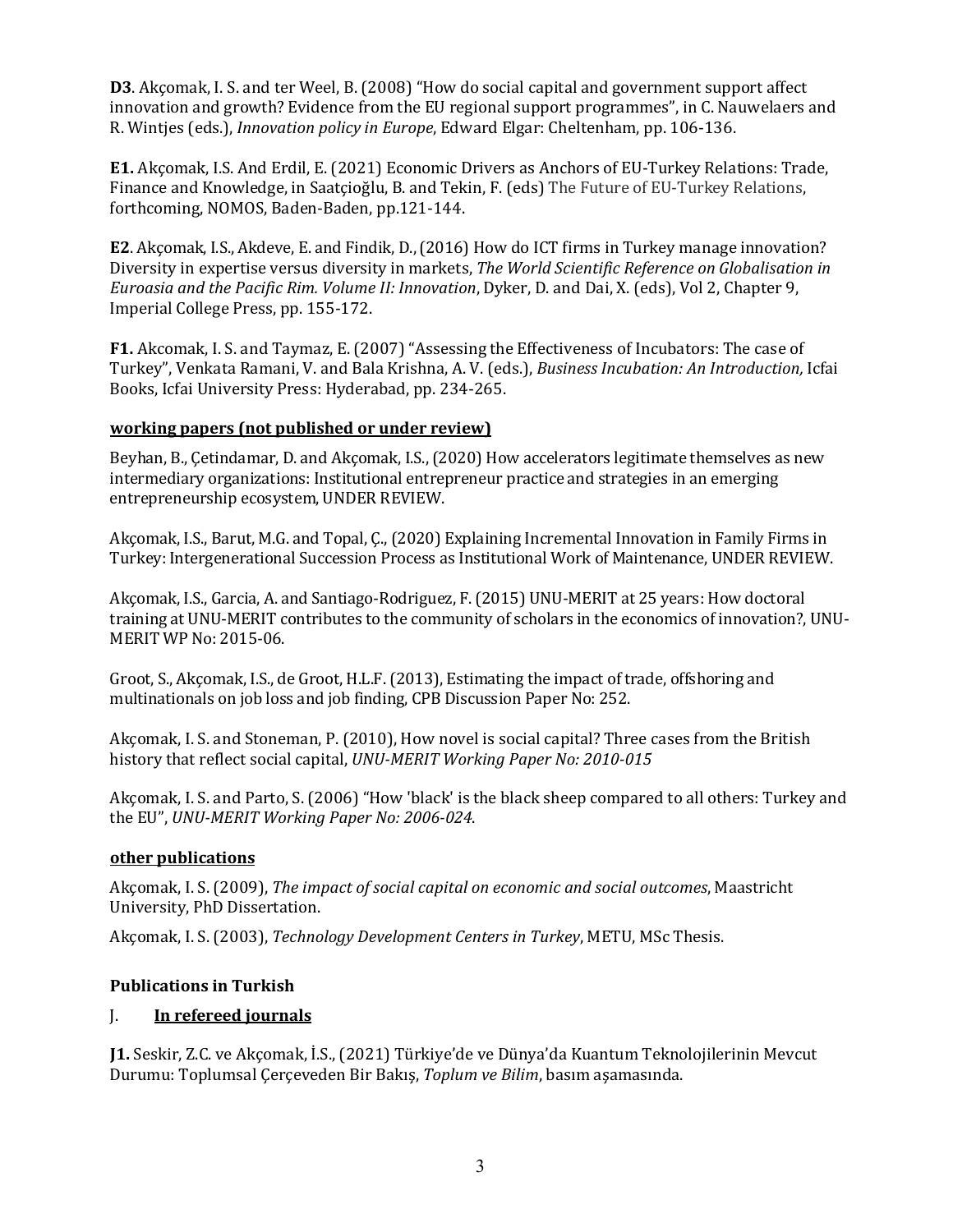**J2**. Erdil, E., Pamukçu, T. Akçomak, I.S., ve Erden, Y. (2013), Değişen üniversite-sanayi işbirliğinde üniversite örgütlenmesi [University organisation in changing university-industry dynamics], *A.Ü. SBF Dergisi*, 68 (2), 95-127. 

**K1**. Akçomak, I.S. (2014), İşgücü piyasasındaki güncel dinamikler: Teknoloji, küreselleşme ve ithal girdi kullanımı [Latest trends in the labour markets: Technology, globalisation and offshoring], *Ekonomik Yaklaşım,* 24(88), 67-101. 

# **K. Book chapter**

**L1.** Akcomak, I.S., Beyhan, B., Cetindamar, D. and Tandoğan, V.S. (2021), Giris: Türkiye'nin yenilik tabanlı girişimcilik öyküsü, in Akçomak, I.S., Beyhan, B., Cetindamar, D. and Tandoğan, V.S. (eds), Türkiye'de Yenilik-Tabanlı Girişimcilik, Bilgi Üniversitesi Yayınları, in press.

**L2**. Akçomak, I.S. and Koçak, K. (2021), Türkiye'de kuluçkalar: Eski yapılarla ve yeni yapılar birarada yaşayabilir mi?, in Akçomak, I.S., Beyhan, B., Çetindamar, D. and Tandoğan, V.S. (eds), Türkiye'de Yenilik-Tabanlı Girişimcilik, Bilgi Üniversitesi Yayınları, in press.

L3. Akçomak, I.S. ve Emiroğlu, U. (2020), Devlet Kaynaklı Teknolojik Gelişme: Girişimci Devlet ve Doğurgan Devlet, in Tiryakioğlu, M. (eds) Devletle Kalkıma, İletişim Yayınevi: Ankara, 73-102.

L4. Akçomak, I.S. (2020), Orta-Teknoloji Tuzağında Devletin Rolü, in Tiryakioğlu, M. (eds). *Türkiye'nin Yerli Üretimi ve Politik Ekonomisi*, Bilgi Üniversitesi Yayınları, İstanbul, 281-288. 

**L5.** Akcomak İ. S. (2019), Türkiye'nin Bilim, Teknoloji ve Yenilik Politikası, in Üçer Saylan, D. (eds). *Meraklısına Bilim. sarkac.org yazılarından bir seçki*, Bilim Akademisi Yayınları, I{stanbul, 222-224.

L6. Akçomak, İ.S. (2016), Bilim, teknoloji ve yenilik politikalarının kuramsal çerçevesi, Erdil, E., Pamukçu, T., Akçomak, İ.S. and Tiryakioğlu, M. (eds.), *Bilim, Teknoloji ve Yenilik: Kavramlar, Kuramlar* ve Politika, pp. 509-528, Bilgi Üniversitesi Yayınları: İstanbul.

**L7.** Akcomak, İ.S. (2016), Teknoloji, küresellesme ve İsgücü piyasaları, Erdil, E., Pamukçu, T., Akçomak, İ.S. and Tiryakioğlu, M. (eds.), *Bilim, Teknoloji ve Yenilik: Kavramlar, Kuramlar ve Politika*, pp. 301-316, Bilgi Üniversitesi Yayınları: İstanbul.

**L8**. Akçomak, İ.S. and Kalaycı, E. (2016), Ar-Ge ve Yeniliğin Ölçümü ve Ar-Ge ve Yenilik Anketi Verilerinin Araştırmada Kullanılması, Erdil, E., Pamukçu, T., Akçomak, İ.S. and Tiryakioğlu, M. (eds.), *Bilim, Teknoloji ve Yenilik: Kavramlar, Kuramlar ve Politika, pp. 107-126, Bilgi Üniversitesi Yayınları:* İstanbul. 

**L9.** Akçomak, İ.S., Erdil, E., Pamukçu, T. and Tiryakioğlu, M. (2016), Bilgi, Bilim, Teknoloji ve Yenilik: Kavramsal Tartışma, Erdil, E., Pamukçu, T., Akçomak, İ.S. and Tiryakioğlu, M. (der.), *Bilim, Teknoloji ve* Yenilik: Kavramlar, Kuramlar ve Politika, pp. 19-46, Bilgi Üniversitesi Yayınları: İstanbul.

**L10**. Erdil, E., Pamukçu, T. and Akçomak, I.S., (2015), "Ankara ili bilgi iletişim teknoloji sektörü yenilik kapasitesi ve üniversite sanayi işbirlikleri", Y. Yılmaz and E. Embel (eds.) Ali Fıkırkoca Anı Kitabı: Yaşam, Düşünce ve İnovasyon, Mülkiyeliler Birliği Yayınları, 177-206.

**L11.** Akçomak, I.S. (2014), Teknoloji, inovasyon ve ekonomik büyüme [Technology, Innovation and Economic Growth], "Kalkınma Literatüründe Yeni Yaklaşımlar" içinde A.F. Aysan, D. Dumludağ (editör), İmge Yayınevi, pp. 473-493.

### L. **Book**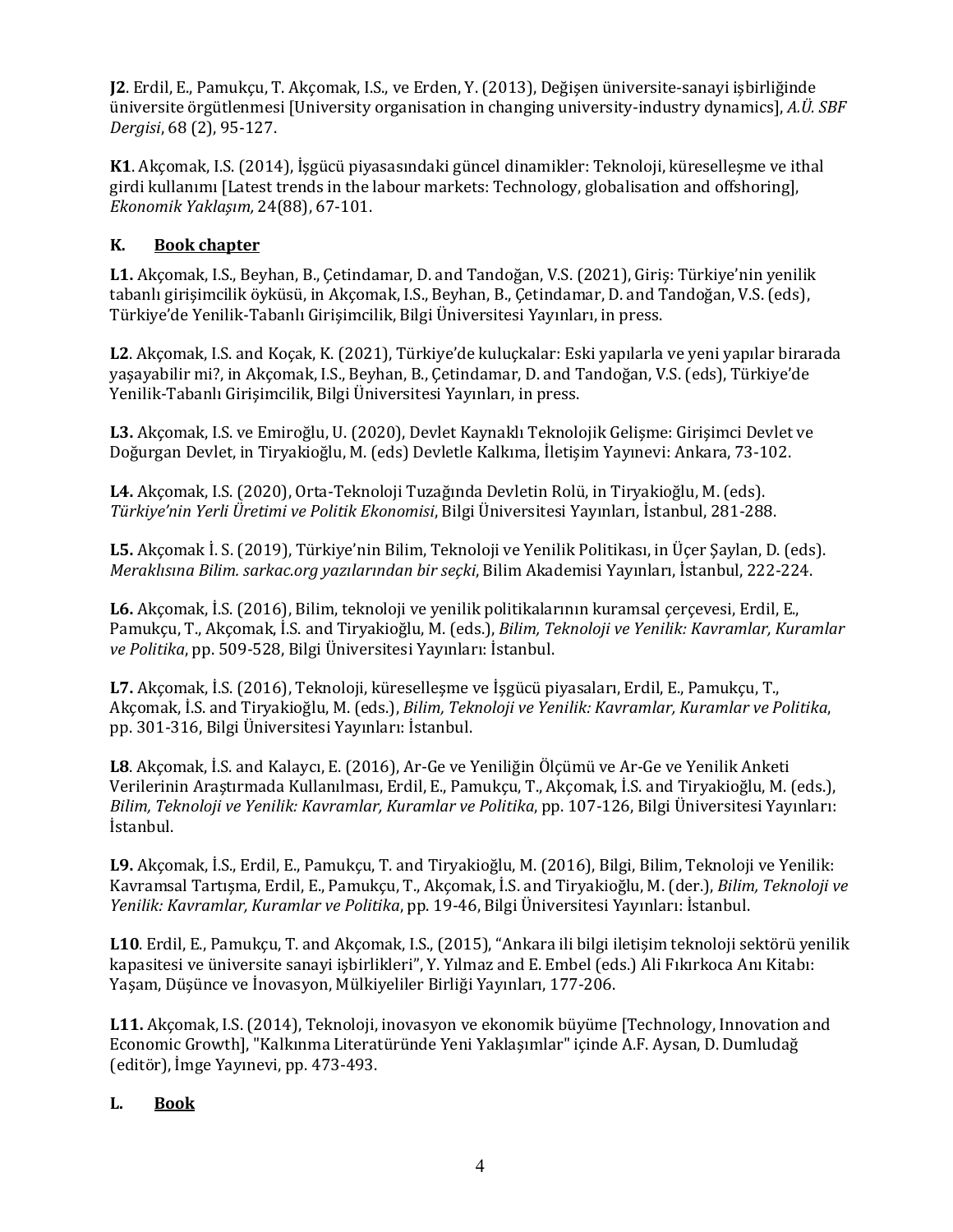**M1**. Akçomak, I.S. (2018), Ahlaksız Büyüme, 144 pages, Efil Yayınevi: Ankara

#### **Book Editor**

**N1.** Akcomak, I.S., Beyhan, B., Cetindamar, D. and Tandoğan, V.S. (2021), Türkiye'de Yenilik-Tabanlı Girişimcilik, Bilgi Üniversitesi Yayınları, in press. Ankara

**N2.** Akçomak, İ.S., Erdil, E., Pamukçu, T. and Tiryakioğlu, M. (editors) (2016), *Bilim, Teknoloji ve Yenilik: Kavramlar, Kuramlar ve Politika*, 762 page, Bilgi Üniversitesi Yayınları: İstanbul.

### **Other publications**

Erdil, E., Pamukçu, T. Akçomak, S. ve Erden, Y. (2011) ODTÜ Arastırma Merkezleri Değerlendirme Raporu.

### short writings in media

I used to write regularly in Bilgi Cağı, a monthly publication focused on economics and policy issues regarding innovation and technology with a vision of establishing information society and supporting innovation and technology by being the leading informant publication in such issues (in Turkish http://users.metu.edu.tr/akcomak/bilgicagi.htm). 

For other short writings see my blog: http://blog.metu.edu.tr/akcomak

### **professional and academic activities**

Member of Board of Management, Graduate School of Social Sciences, METU, 2019-ongoing. Board member of International Schumpeterian Society (2014-2018) Planning group member, Strategic Plan of Middle East Technical University 2017-2022 Organizer of the International Globelics conference, Ankara, 2013.

#### **education**

| February 2009    | PhD in Economics<br><b>Maastricht University</b><br>Thesis title: The impact of social capital on economic and social outcomes                                                                                                                                                                                                                                                                  |
|------------------|-------------------------------------------------------------------------------------------------------------------------------------------------------------------------------------------------------------------------------------------------------------------------------------------------------------------------------------------------------------------------------------------------|
| June 2003        | <b>MSc in Economics</b><br><b>METU</b><br>Thesis title: Technology Development Centers in Turkey                                                                                                                                                                                                                                                                                                |
| <b>July 2001</b> | BS (honor list) in Economics<br>METU                                                                                                                                                                                                                                                                                                                                                            |
| teaching         |                                                                                                                                                                                                                                                                                                                                                                                                 |
| As a lecturer    | Science and Technology Policy Studies, METU<br>Research Methods and Analytical Techniques - STPS605<br>Technology, globalization and labour - STPS553<br>Globalisation and innovation management - STPS552<br>Recent trends in science and technology policy making-STPS543<br>Research methods in science and technology - STPS507<br>Economics of Science, Technology and Innovation -STPS503 |
|                  | Maastricht Graduate School of Governance, Maastricht University                                                                                                                                                                                                                                                                                                                                 |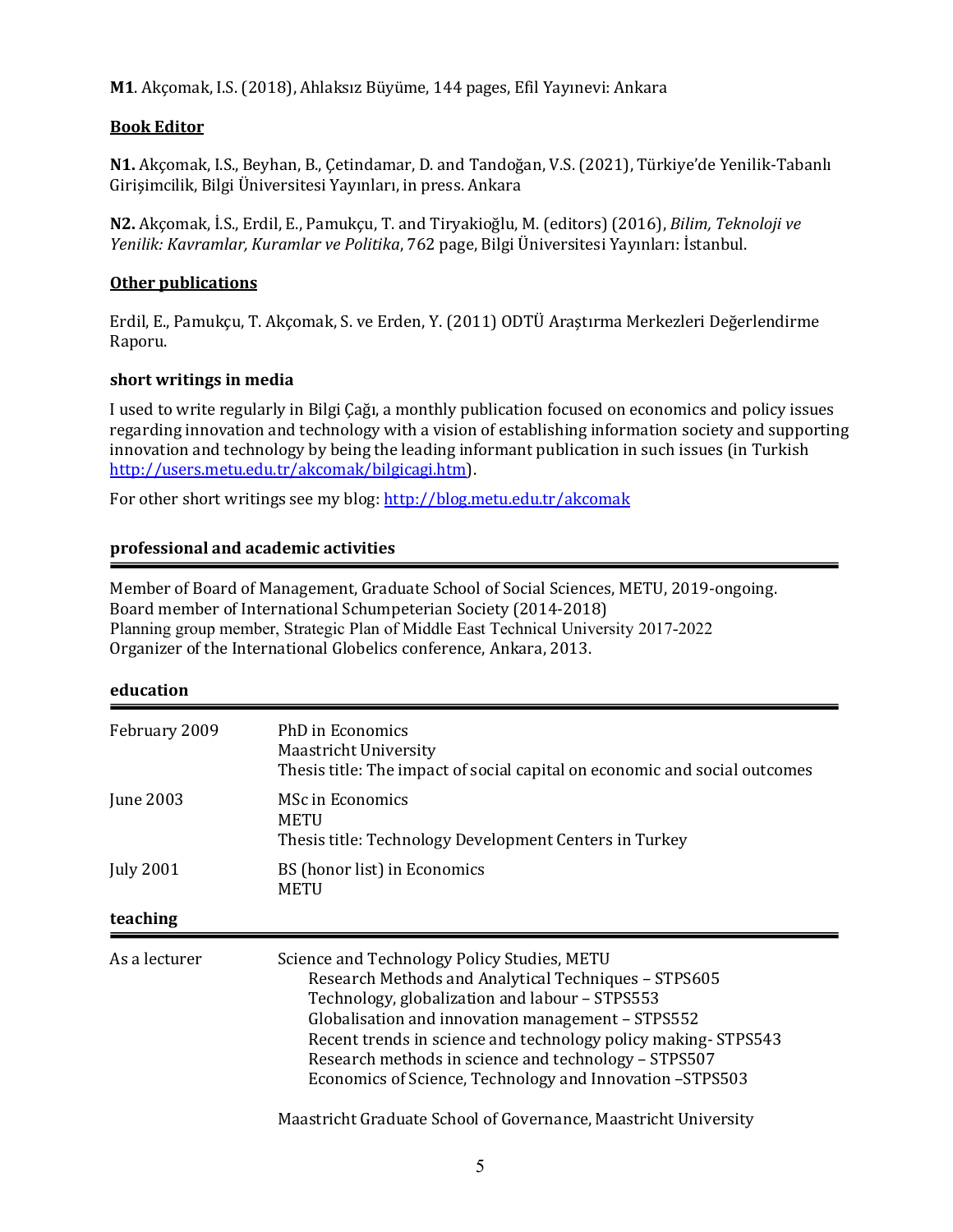Microeconomics As a tutor **Department of Economics, Maastricht University** Macroeconomics, microeconomics and History of Economic Thought Department of Economics, METU Introduction to Economics, Introduction to Research Methods

### **Referee**

### **Academic referee for**

Journal of Economic Growth (SSCI), Industry and Innovation (SSCI), Regional Studies (SSCI), Technological Forecasting and Social Change (SSCI), Journal of Comparative Economics (SSCI), European Economic Review (SSCI), Small Business Economics (SSCI), Oxford Bulletin of Economics and Statistics (SSCI), European Union Politics (SSCI), European Journal of Political Research (SSCI), Science and Public Policy (SSCI), Annals of Regional Science (SSCI), Journal of Regional Science (SSCI), Journal of Economic Psychology (SSCI), Socio-Economic Review (SSCI), Social Science Research (SSCI), Empirical Economics (SSCI), Emerging Market Finance and Trade (SSCI), Manchester School (SSCI), Journal of Economic Issues (SSCI), Economia Politica, İktisat, Isletme ve Finans (SSCI), Toplum ve Bilim, Ankara Üniversitesi Siyasal Bilgiler Fakültesi Dergisi, Euroasia Economic Review, Review of Economics and Institutions, Peace Economics, Peace Science and Public Policy, METU Studies in Development, Savunma Bilimleri Dergisi, International Journal of Entrepreneurship and Innovation Management, Ekonomik Yaklaşım, Gaziosmanpaşa Üniversitesi Sosyal Bilimler Araştırmaları Dergisi.

### **Referee for projects, organizations, institutions**

EU-IPA and Ministry of Technology and Industry, Technical Assistance to Support CISOP, 2019 Ministry of Science, Technology and Industry, Entrepreneurship Support Program, 2015 GLOBELICS Conference 2015 onwards TUBITAK, TEYDEB PANEL, ARDEB PANEL TUBITAK, Society and Science Department, Academic e-book project, 2018-19.

### **Project work/research grants**

- H2020 Project, Horizon-STE, Implementation of the Initiative for Global Leadership in Solar Thermal Electricity, Researcher, 2020-2022.
- EPO Academic Research Program grantee, The Role of the Interplay between Science and Invention Networks in Knowledge Cohesion: Evidence from European Regions, Coordinator, 2020-2021.
- **•** H2020 Twinning Project, Solar Twinning to Create Solar Research Twins (Solar-twins), Researcher, 2020-2022.
- H2020 Project, FEUTURE The Future of EU-Turkey Relations: Mapping dynamics and testing scenarios, Economic WP leader (ODTU-TEKPOL), Researcher, 2016-2018
- TUBİTAK 3501, Girişimcilik Desteklerinde Seçim Süreçlerinin İncelenmesi ve Seçim-Performans İlişkisinin Analizi: Türkiye'de Kuluçka ve Hızlandırma Programları Örneği, Researcher, 2015- 2017
- BAGEP-2016, Science Academy Young Scientists Award.
- FP7 Project, SEARCH-Sharing Knowledge Assets: Interregionally Cohesive Neighbourhood, WP5, (2012-2014)
- METU-BAP Project (2013-2015)
- TUBİTAK Research grant for returned scholar (2011-2013)
- ECASS-ISER, 3 months research grant (2008)
- UNU-WIDER (Institute for Development Research), Helsinki 1- month research grant (2008)
- Maastricht University research assistant funding  $(Ai0)$ , 2005-2008